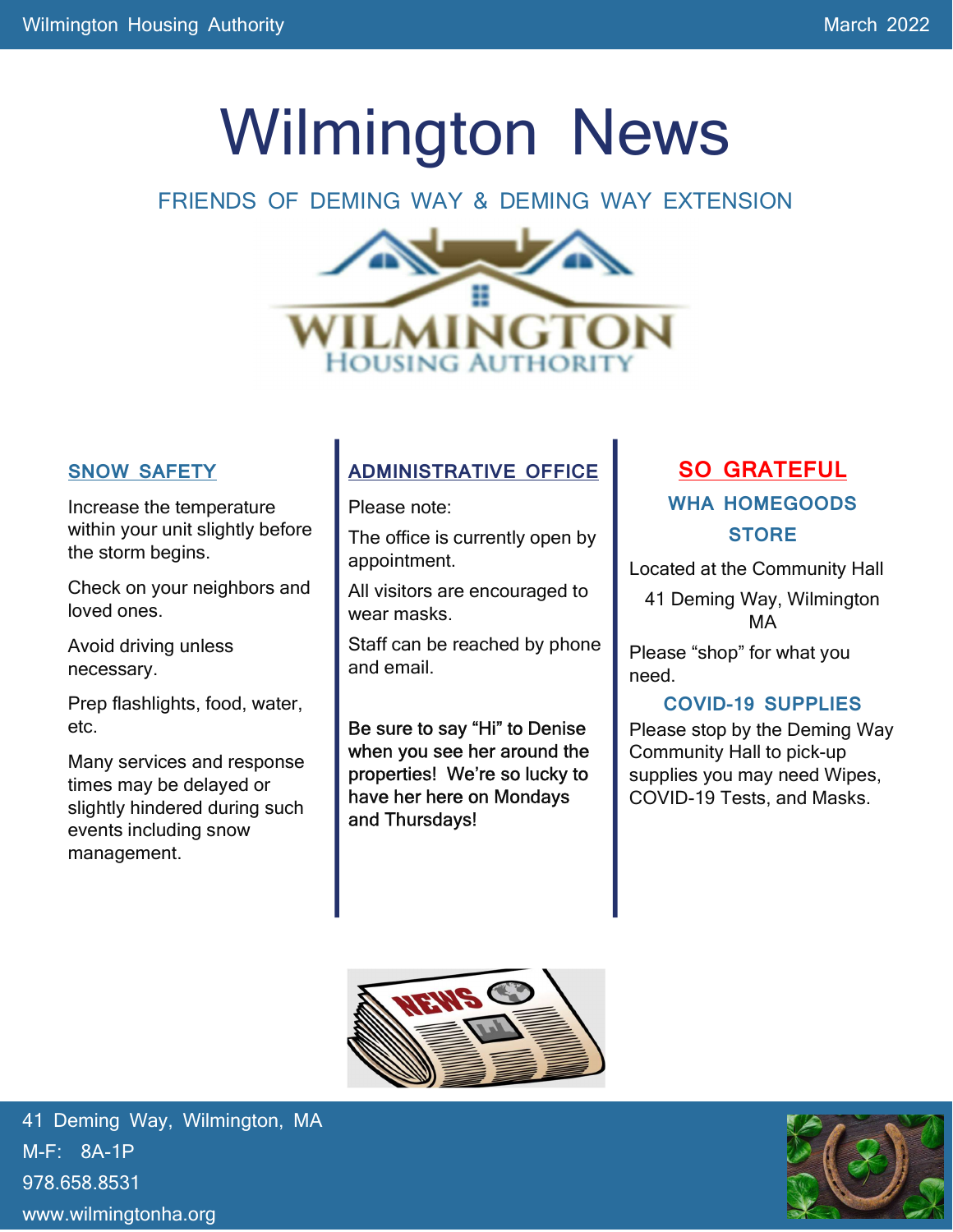#### A FESTIVE HOLIDAY TREAT



### **Irish Potato Candy**

A cute little confection that looks just like little potatoes. This kind does not contain potatoes; they are made using cream cheese and coconut.

¼ cup butter, softened

½ (8 ounce) package cream cheese

1 teaspoon vanilla extract

4 cups confectioners' sugar

2 ½ cups flaked coconut

1 tablespoon ground cinnamon

In a medium bowl, beat the butter and cream cheese together until smooth.

Add the vanilla and confectioners' sugar; beat until smooth.

Using your hands if necessary, mix in the coconut.

Roll into balls or potato shapes, and roll in the cinnamon.

Place onto a cookie sheet and chill to set. If desired, roll potatoes in cinnamon again for darker color.

41 Deming Way, Wilmington, MA M-F: 8A-1P 978.658.8531 www.wilmingtonha.org

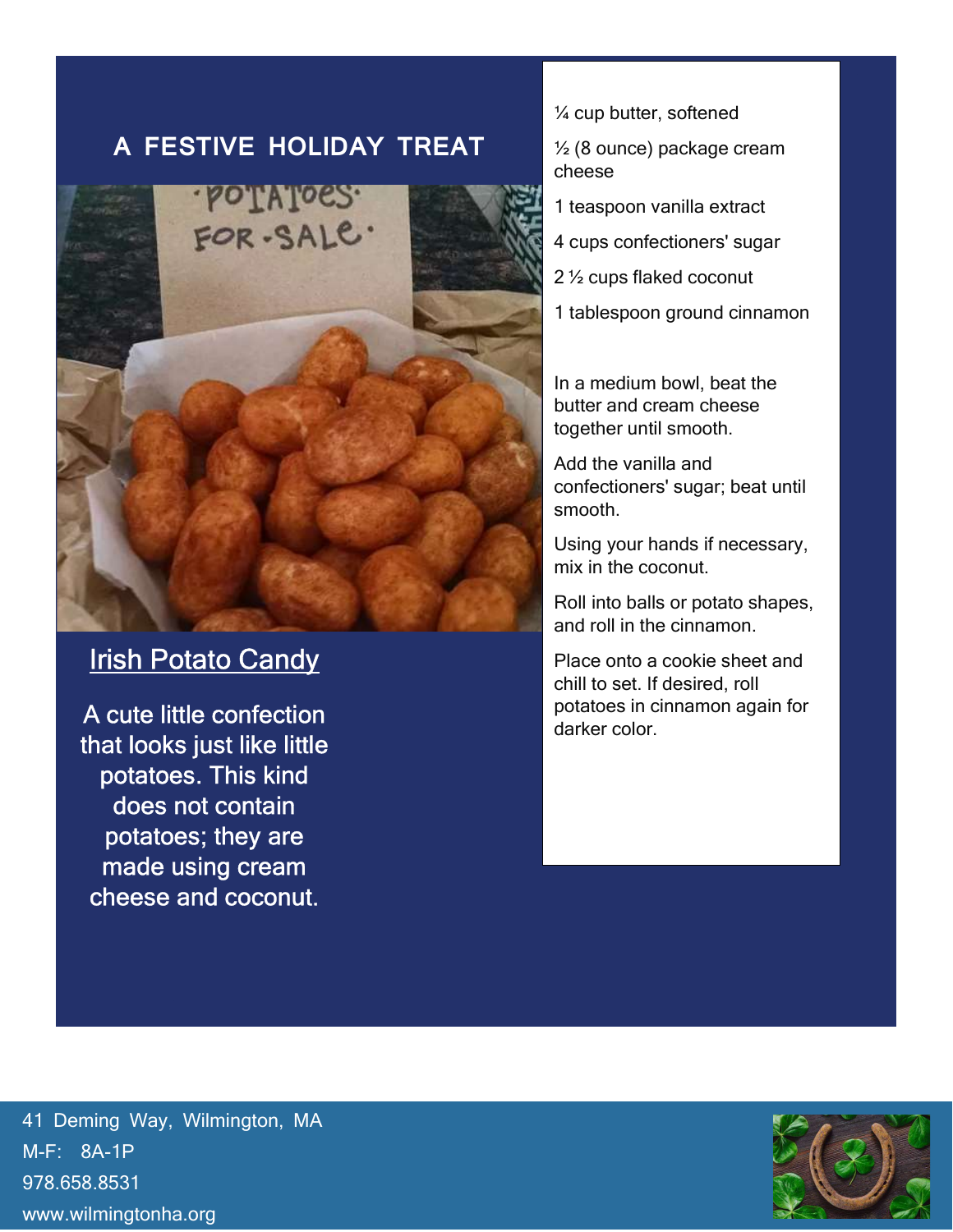

# Wilimington Housing Authority Board Meeting:

Monday, March 14, 2022 at 4:30PM. Community Hall 41 Deming Way, Wilmington, MA



## Tenants' Association Meeting:

Thursday, March 10, 2022 at 1:00PM. Community Hall 41 Deming Way, Wilmington, MA